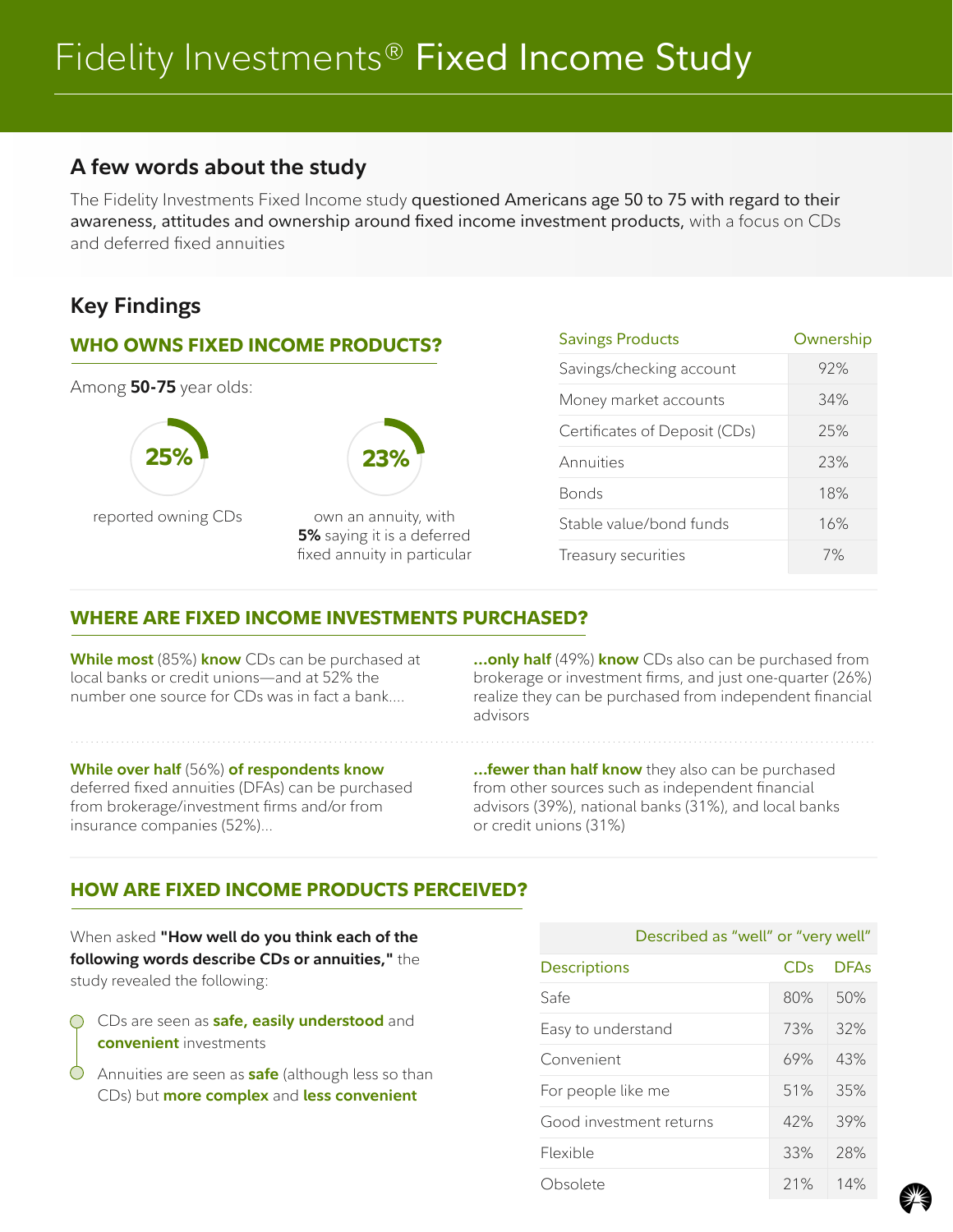## **WHY DO PEOPLE INVEST IN FIXED INCOME PRODUCTS?**

| CDs are generally utilized as a |  |  |
|---------------------------------|--|--|
| higher paying alternative to    |  |  |
| savings, while annuities are    |  |  |
| used as a way to boost and      |  |  |
| diversify retirement savings    |  |  |

| Main Reason for purchasing                              |           | <b>DFAs</b> |
|---------------------------------------------------------|-----------|-------------|
| To save more for retirement                             | Not asked | 31%         |
| To diversify retirement savings                         | Not asked | 18%         |
| To invest with a guaranteed fixed return                | Not asked | 17%         |
| Safe investment with higher rates than savings accounts | 62%       | 12%         |
| To generate income                                      | 14%       | 12%         |
| Safe place to keep cash for future investing            | 10%       | 6%          |
| To hold emergency savings                               | 12%       | 3%          |

## **BOTTOM LINE: THE STUDY UNCOVERED SEVERAL KNOWLEDGE GAPS**

In fact, the knowledge of specific details such as **current rates, what happens at term-end**  and **minimum investment levels** could stand to be improved



Percent of respondents who were...

**To learn more** about making fixed income products a part of overall retirement planning needs, **visit www.Fidelity.com/balance,** for information on deferred fixed annuities, CD and money market products.

# **About the study**

The Fidelity Investments Fixed Income study presents findings from a nationwide survey of 1,004 Americans age 50 to 75 regarding their awareness, attitudes, and ownership of fixed income investment products, including retirees and deferred fixed annuity owners. Final data were weighted to correct for oversampling. Interviews were conducted September 25 to October 8, 2018 by Versta Research, which is not affiliated with Fidelity Investments. The results of this survey may not be representative of all adults meeting the same criteria as those surveyed for this study.